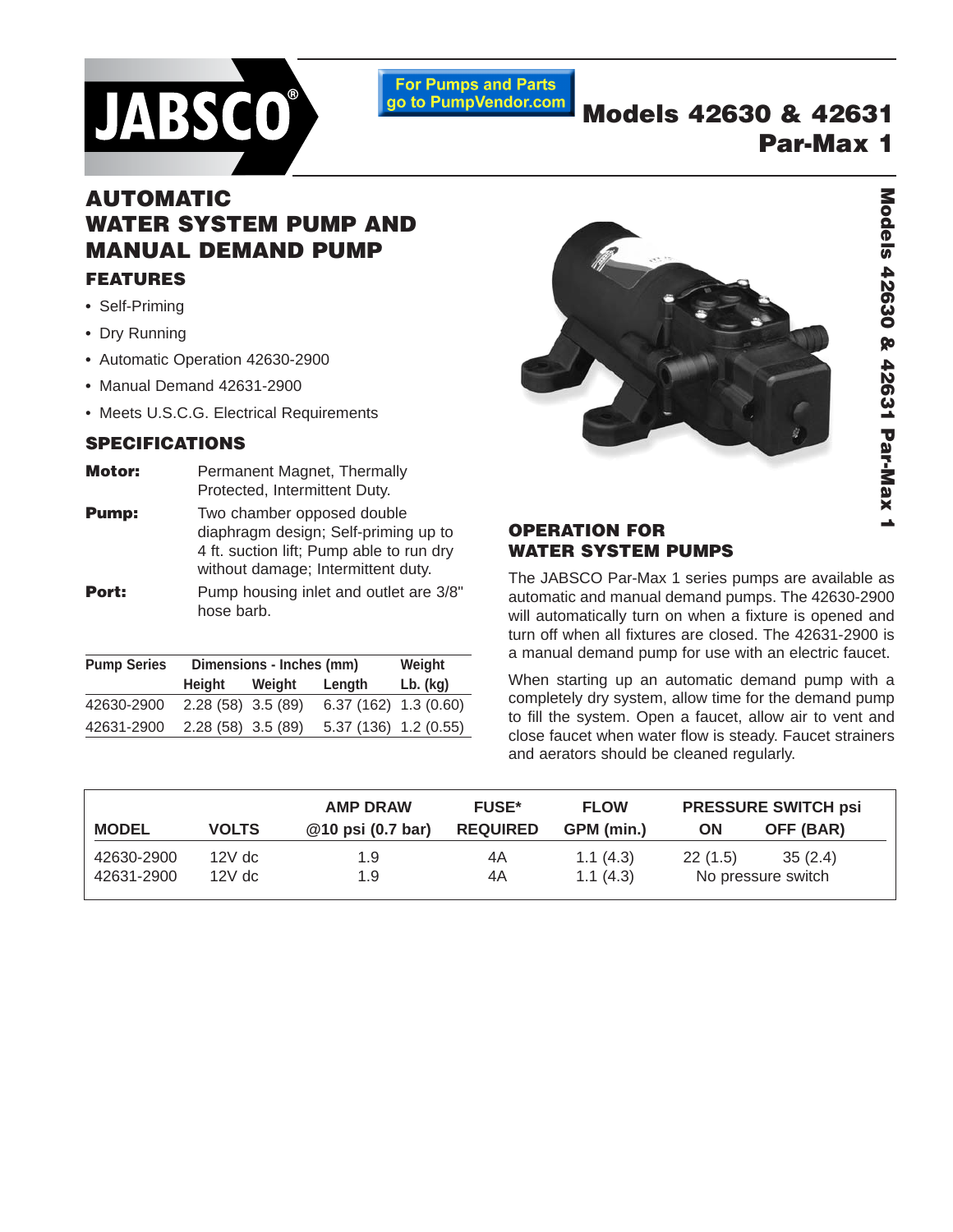



#### **INSTALLATION**

- 1. Remove shipping caps from pump ports. Some water from factory testing may spill out.
- 2. Mount pump vertically, with pump head down or horizontally in an accessible location. Do not compress feet with mounting screws.
- 3. Use 3/8" I.D. flexible hose (preferably braided or reinforced). Use hose clamps on the slip-on hose barb connectors.
- 4. Install a Jabsco inlet 40 mesh strainer in an accessible location (for inspection and cleaning) between the tank and pump inlet. This strainer or equivalent is required for pump warranty to be valid.

In an easily accessible location, install a switch to control electricity to the pump. Turn the pump off when not in use for extended periods, when traveling or when tank is out of water.

A 4 amp fuse should be installed in the positive lead with the pump being its only load.

Wire size based on total wire length, both positive and negative leads.

| $0 - 30$ ft. | #16 AWG |
|--------------|---------|
| $0 - 60$ ft. | #14 AWG |
| $0 - 80$ ft. | #12 AWG |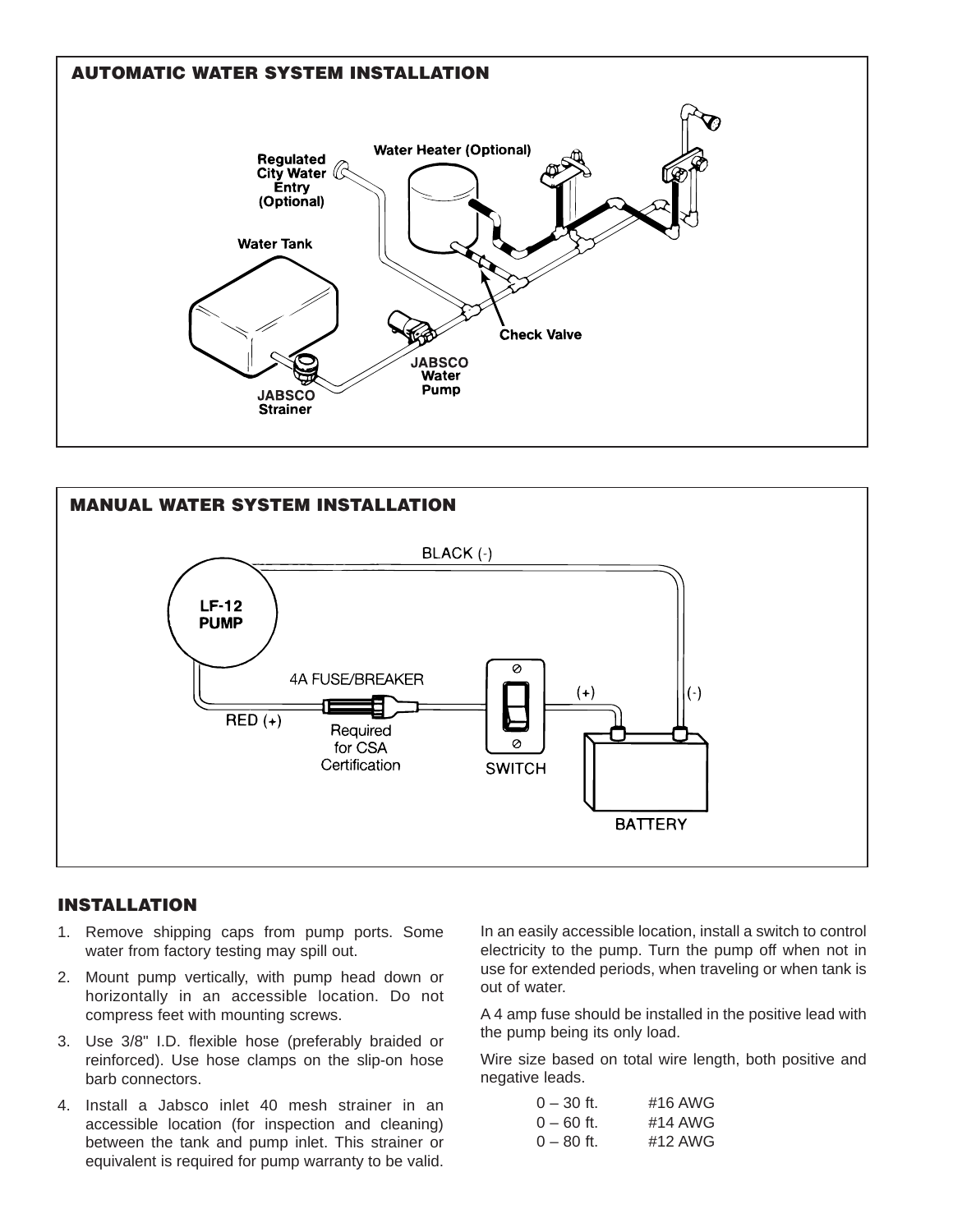#### **TROUBLESHOOTING**

#### **WARNING: BEFORE SERVICING PUMP, TURN OFF PUMP AND DRAIN WATER FROM SYSTEM!**

| <b>Problem</b>                                              | <b>Solution</b>                                                                                                                                                                                                                                                                                       |  |  |  |
|-------------------------------------------------------------|-------------------------------------------------------------------------------------------------------------------------------------------------------------------------------------------------------------------------------------------------------------------------------------------------------|--|--|--|
| Pulsating Flow - Pump cycles on and off                     | Restricted pump delivery. Check discharge lines, fittings and<br>valves for clogging or restrictions.                                                                                                                                                                                                 |  |  |  |
| Failure to Prime - Motor operates, but no<br>pump discharge | Restricted intake or discharge line. Open all fixtures,<br>1.<br>check and clean clogged inline strainer.<br>Air leak in intake line<br>2 <sup>1</sup><br>3. Punctured pump diaphragm (water leak)<br>Defective pump check valve<br>4.<br>Crack in pump housing<br>5.<br>Debris in check valves<br>6. |  |  |  |
| Motor Fails To Turn On                                      | Pump switch in off position<br>1.<br>Pressure switch failure<br>2.<br>Loose wiring connection<br>3.<br>Defective motor<br>4.<br>Blown fuse<br>5.<br>Thermal overload (let cool)<br>6.                                                                                                                 |  |  |  |
| Pump Fails to Turn Off After All Fixtures Are Closed        | 1. Water tank is empty<br>Discharge line leak<br>2.<br>Defective pressure switch<br>3.<br>Punctured pump diaphragm (water leak)<br>4.                                                                                                                                                                 |  |  |  |
| Low Flow and Pressure                                       | Air leak at pump intake<br>1.<br>Accumulation of debris inside pump and plumbing<br>2.<br>3. Worn pump bearing (excessive noise)<br>Punctured pump diaphragm (water leak)<br>4.<br>Defective motor<br>5.                                                                                              |  |  |  |

## **SERVICE**

Pressure Switch Replacement:

- 1. Remove cap on front of switch and remove the two spade connectors and wire leads.
- 2. Remove two switch mounting screws and lift switch off pump head.
- 3. Remove sealing O-Ring and teflon diaphragm (white disk).
- 4. To replace switch reverse these steps starting with inserting teflon diaphragm, then O-Ring seal before fitting new switch in place.

Take care when replacing screws not to strip out threads in plastic pump housing.

Check Valve and Diaphragm Replacement:

- 1. Remove 5 screws from top or bottom of pump. But not both top and bottom at the same time. Pry cover loose and lift straight up.
- 2. Remove spring and inlet valve. Lift front of diaphragm up and remove outlet poppet and smaller spring.
- 3. Clean the seats and seals and replace them back as they were.

NOTE: Service beyond this is not recommended without factory instructions.

## **PAR-MAX 1 PUMP SERVICE PARTS LIST**

| Part                  |               |            |            |  |
|-----------------------|---------------|------------|------------|--|
| <b>Description</b>    | <b>Number</b> | 42630-2900 | 42631-2900 |  |
| Pump head Repair Kit  | 42632-0000    | x.         | x          |  |
| Motor/Housing Kit     | 42633-0000    | X.         | x          |  |
| Pressure Switch Assy. | 42634-0000    | x          |            |  |

## **STRAINERS**

|                    | <b>Strainer</b> |            |          |               |
|--------------------|-----------------|------------|----------|---------------|
| <b>Pump Series</b> | <b>Number</b>   | Inlet      | Outlet   | <b>Screen</b> |
| 42630-2900         | 36400-0001      | $3/8$ Barb | 3/8 Barb | -40 Mesh      |
| 42631-2900         | 36400-0001      | $3/8$ Barb | 3/8 Barb | 40 Mesh       |